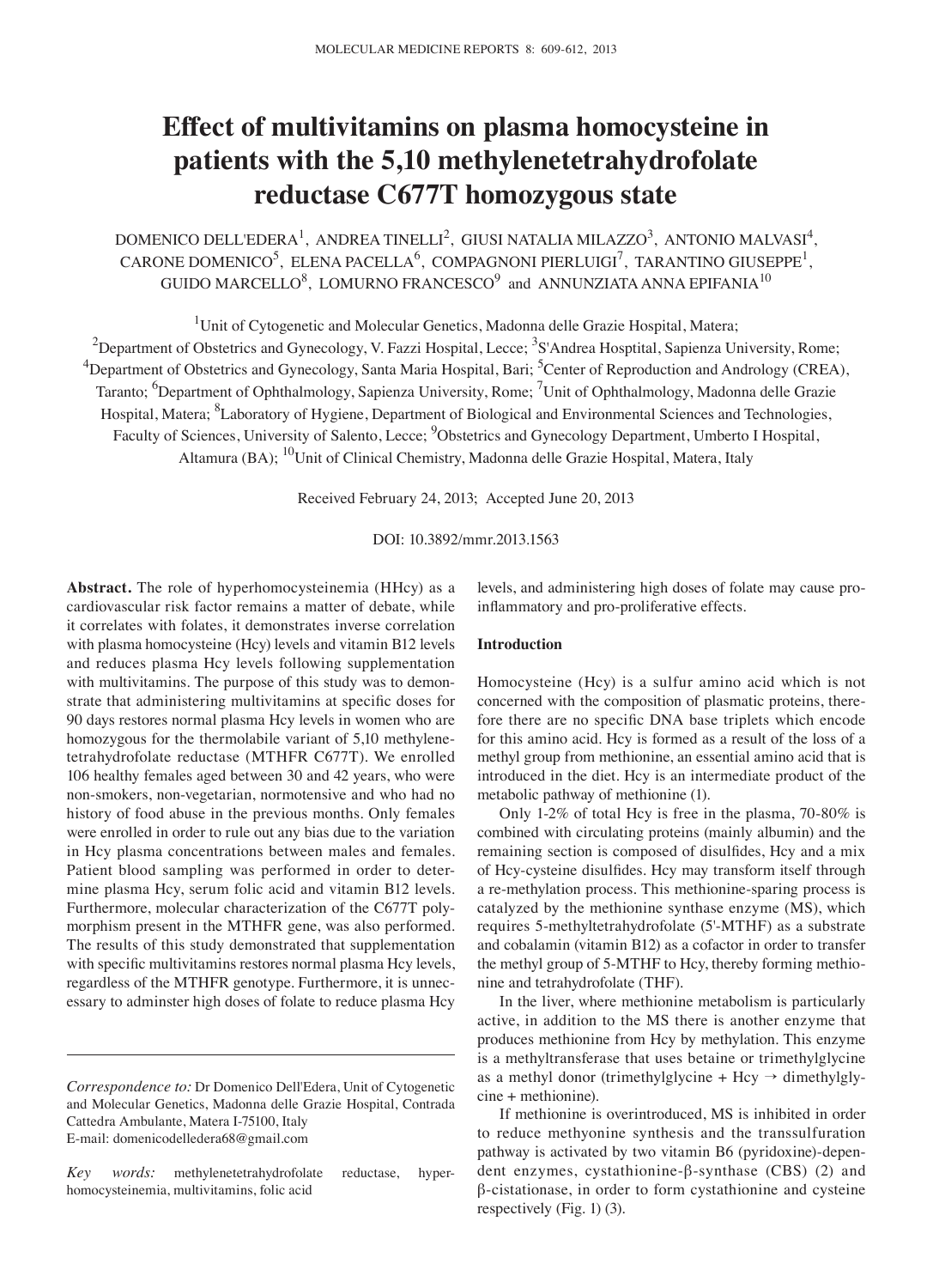

Figure 1. The homocysteine (Hcy)/methionine cycle. The conversion of Hcy to methionine is mediated by the donation of a methyl group from 5-methytetrahydrofolate (5'-MTHF); in the process, tetrahydrofolate (THF) is formed. This reaction is catalyzed by the enzyme methionine synthase (MS) and uses cobalamin (vitamin B12) as a coenzyme. 5'-MTFH is regenerated from THF by using 5',10'-MTHF as an intermediary, completing a folate cycle. Methionine is subsequently used as a methyl (CH<sub>3</sub>) donor in various important metabolic reactions and is converted to Hcy in the process. SAH, S-adenosylhomocysteine; SAM, S-adenosylmethionine.

N-acetyl cysteine (NAC) contributes to the metabolism of Hcy due to the fact that it is a strong antioxidant and the donation of sulfhydryl groups. NAC moves Hcy away from its bond to plasmatic proteins thereby allowing it to be metabolized. Furthermore, due to its antioxidant power, NAC benefits Hcy further by inhibiting the production of reactive oxygen species (ROS) during methionine degradation (4-7). Balancing these metabolic pathways maintains a Hcy plasma concentration of between  $5-15 \mu$ mol/l.

The deficiency, or functional abnormality, of methylenetetrahydrofolate reductase (MTHFR), MS, CBS and/or the lack of their vitamin cofactors results in the defective metabolism of Hcy and therefore it accumulates in the plasma causing mild (15-30  $\mu$ mol/l) or moderate (30-100  $\mu$ mol/l) hyperhomocysteinemia (HHcy). A recent meta-analysis of 26 cohort studies has concluded that each 5  $\mu$ mol/l increase in Hcy levels, compared with the normal values, is associated with a 20% increase in the risk of a coronary event, regardless of other risk factors (8).

MTHFR catalyzes the conversion of 5,10-MTHF to 5-MTHF, which is necessary in order for MS to convert Hcy to methionine. MTHFR uses the B2 vitamin, riboflavin, as a cofactor. Its key function in the metabolism of Hcy makes this enzyme a hot point in the mechanism which deals with HHcy. The MTHFR gene is polymorphic, with single nucleotide variants at codon 677 in exon 4 ( $C \rightarrow T$ ), which causes an alanine to valine substitution. The codon 677 variant encodes a thermolabile enzyme with reduced activity which increases plasma Hcy levels. Individuals who are homozygous for the codon 677 polymorphism (TT) demonstrate hypomethylation of DNA in peripheral blood leukocytes, this is particularly pronounced when folate levels are low.

The study aimed to demonstrate that the use of multivitamins, administered in specific doses (riboflavin 2.1 mg/day, pyridoxine 2.1 mg/day; cyanocobalamin 3.75 µg/day; pteroylmonoglutamic acid 0.3 mg/day; trimethylglycine: 250 mg/day and NAC 300 mg/day) for 90 days, restores normal levels of plasma Hcy, regardless of the MTHFR genotype, in a cohort of females of reproductive age (30-42 years) with a TT (9) and Hcy levels ranging from 18 to 22  $\mu$ mol/l (10).

This study demonstrates that it is unnecessary to administer high doses of folate to reduce Hcy plasma levels. By contrast, high doses may induce pro-inflammatory and proliferative effects (11). Reduced folate levels are a cardiovascular risk factor and HHcy is a biochemical index of this deficiency (12).

#### **Materials and methods**

*Patients.* We enrolled 106 healthy females who were admitted to the Madonna delle Grazie Hospital (Matera, Italy) from January, 2012 to June, 2012. The women were aged between 30-42 years and were undergoing premonitory examinations prior to an assisted reproductive technique (ART) cycle. Only females were enrolled in order to rule out any bias due to the varying Hcy plasma concentrations between males and females. All the females enrolled were non-smokers and vegetarian, with no history of food abuse in the previous months and with no history of hypertension. Patient blood sampling was performed to measure Hcy, plasma folic acid and vitamin B12 levels. Furthermore, molecular characterization of the C677T polymorphism of MTHFR gene was also performed. Written informed consent was obtained from the patient for publication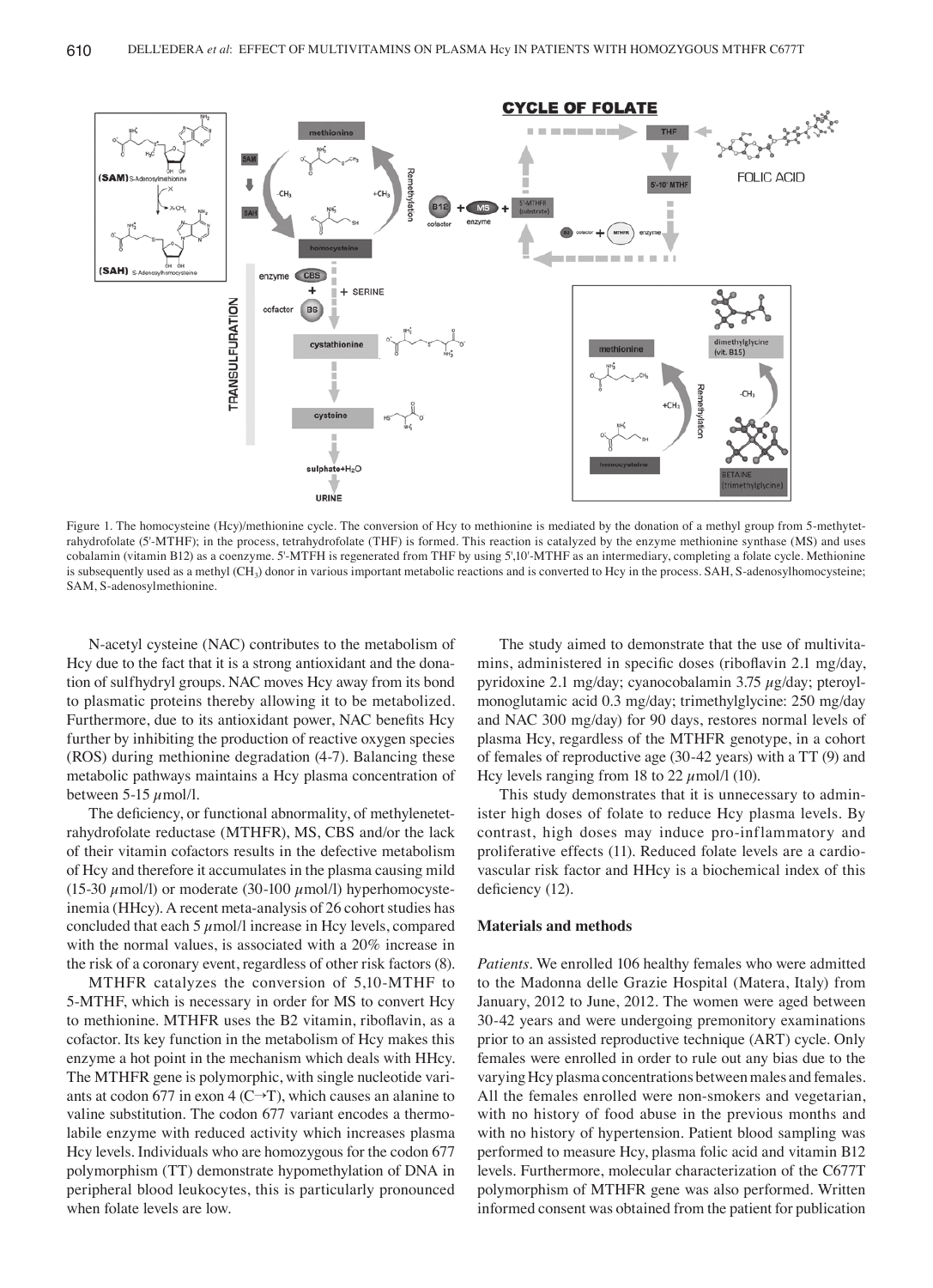| ٧                  | æ |
|--------------------|---|
| ×<br>۰.<br>۰.<br>× |   |
|                    |   |

| Table I. Homocysteine, folic acid and B12 vitamin levels found in the two groups of patients. |  |  |
|-----------------------------------------------------------------------------------------------|--|--|
|-----------------------------------------------------------------------------------------------|--|--|

| Group 2 MTHFR 'CT' $(n=47)$ | Group 3 MTHFR $^{\circ}$ CC $^{\circ}$ (n=41) | P-value |
|-----------------------------|-----------------------------------------------|---------|
| $9.3 \pm 3.6$               | $7.3 \pm 1.8$                                 |         |
| $10.2 + 5.9$                | $15.2 + 4.9$                                  | < 0.02  |
| $303.0 \pm 116.1$           | $417.0 \pm 115.0$                             | < 0.02  |
|                             |                                               |         |

Table II. Homocysteine, folic acid and B12 vitamin levels found in the two groups of patients.

| Group 1 MTHFR 'TT' $(n=47)$ | Group 3 MTHFR 'CC' $(n=41)$ | P-value   |
|-----------------------------|-----------------------------|-----------|
| $22.0 \pm 15.0$             | $7.3 \pm 1.8$               | <0.005    |
|                             |                             |           |
|                             |                             |           |
| $4.6 \pm 2.3$               | $15.2 + 4.9$                | < 0.001   |
| $342.0 \pm 350.0$           | $417.0 \pm 115.0$           | <b>NS</b> |
|                             |                             |           |

Values are the means ± SD. MTHFR, methylenetetrahydrofolate reductase; HHCy, hyperhomocysteinemia, NS, not significant.

of this case report and accompanying images. Ethics approval was obtained from the Ethics Committee of the Local Health Unit (LHU; Prot. N. 1122/CE/P in November 5, 2011).

# *Laboratory examinations*

*Assay of Hcy.* Blood was collected in the fasting state into tubes containing sodium citrate as an anticoagulant; the tubes were immediately centrifuged at 4˚C in order to separate the plasma from the corpuscular volume. Plasma samples were frozen at -20˚C until required for the Hcy assay. For the Hcy assay the ACL ELITE PRO coagulometer manufactured by Instrumentation Laboratory (Warrington, UK) (latex immunological test for the quantitative determination of total L-Hcy of citrated plasma samples) was used.

*Serum folate and vitamin B12 assays.* Blood was collected in tubes without an anticoagulant and the tubes were immediately centrifuged in order to separate the serum from the corpuscular volume. Serum samples were frozen at -20˚C until they were required for the serum folate and vitamin B12 assays. To do this we used the tool Unicel DXI 800 produced by Beckman Coulter (Miami, FL, USA). The normal ranges for serum folates and vitamin B12 were 3.1-20 ng/ $\mu$ l and 211-911 pg/ml, respectively.

*Molecular probing to examine the genetic polymorphism due to the substitution of cytosine to thymine at nucleotide 677 of the MTHFR enzyme gene.* Blood samples collected in EDTA-K3 were used. Molecular analysis required the following

steps: i) DNA isolation from 25  $\mu$ l of blood, using the extraction kit from Promega Italy S.r.l. (DNA IQTM System, cod. C6701, Milan, Italy). ii) Amplification of the gene sequences regarding the MTHFR gene. iii) Reverse hybridization on a strip through the use of wild-type and mutant probes and the colorimetric detection of hybrids. iv) Amplifications and the reverse hybridizations on a strip were obtained with the use of commercial kits produced by Nuclear Laser Medicine (cod. AC012, Milan, Italy). Groups were assigned as follows: Group 1 patients were homozygous for the C677T polymorphism in the MTHFR gene (TT); Group 2 patients were heterozygous for the C677T polymorphism in the MTHFR gene (CT); Group 3 patients were wild-type in the C677T polymorphism in the MTHFR gene (CC) (control group).

*Statistical analysis.* Results are expressed as the means ± standard deviation (SD) and percentages.

## **Results and Discussion**

Of the 106 women studied in this report, 16 (15.1%) from Group 1 were TT, 46 (43.4%) from Group 2 were heterozygous for the C677T polymorphism in the MTHFR gene (CT), and 44 (41.5%) from Group 3 were wild type in the C677T polymorphism in the MTHFR gene (CC) (control group).

With regards to the Hcy, vitamin B12 and folic acid values found in the three groups are reported in Tables I and II. The